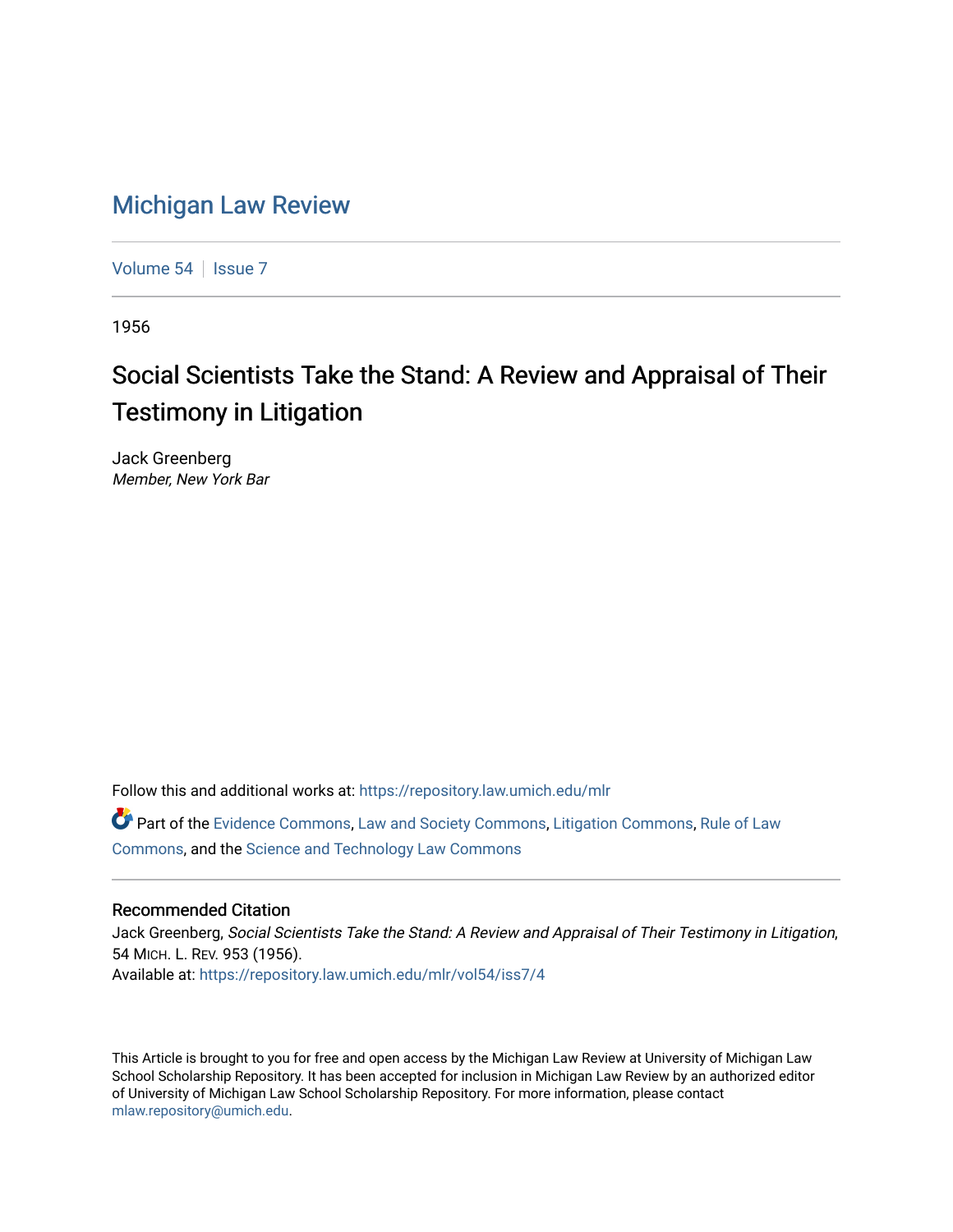#### SOCIAL SCIENTISTS TAKE THE STAND:

#### A REVIEW AND APPRAISAL OF THEIR TESTIMONY IN LITIGATION

# *Jack Greenberg\**

**How** to inform the judicial mind, as you know, is one of the most complicated problems,''1 said Justice Frankfurter during argument of the school segregation cases. And as law deals more and more with issues of great public consequence the judiciary's need for knowledge increases. Much of this knowledge is within the realm of what are called the social sciences.

Although jurisprudents and social scientists have long complained of a gulf between law and social science,<sup>2</sup> little notice has been given to the recent, recurrent collaboration between the two at the trial level. In a variety of cases social scientists' testimony is playing a role in the shaping of judge-made law and in helping find relevant facts which must be proved under existing rules of law.

Such evidence is as significant as its precursor, the "Brandeis Brief," for social science information may be relevant in many cases. Social scientists have testified in recent cases on such questions as: What are the psychological effects of racial segregation? Are Negroes inherently intellectually inferior to white people? Is a community's public opinion such that a defendant cannot receive a fair trial there? Is a label on a bottle of orange drink misleading? Are two trademarks likely to be confused? Is a book so

\* A.B., 1945, Columbia College; L.L.B., 1948, Columbia Law School; member, New York bar; assistant counsel, NAACP Legal Defense and Educational Fund, Inc.; co-author, *Citizens Guide to Desegregation* (1955).-Ed.

1 Justice Felix Frankfurter, from the bench, during the first reargument of the school segregation cases [347 U.S. 483, 74 S.Ct. 686 (1954)]. Transcript of Argument, Briggs v. Elliott, No. 102 in the United States Supreme Court, October Term, 1952, p. 59. The arguments were stenograpbically transcribed and the transcriptions are in the possession of counsel in the cases.

2 Llewellyn, "Law and the Social Sciences-Especially Sociology," 62 HARv. L. REv. 1286 (1949); Simpson and Field, "Social Engineering Through Law," 22 N.Y. UNIV. L.Q. REV. 145 (1947); Cowan, "The Relation of Law to Experimental Social Science," 96 UNIV. PA. L. REV. 484 (1948); Simpson and Field, "Law and the Social Sciences," 32 VA. L. REV. 855 (1946). Social science assistance in legislative rule-making is not uncommon-almost any daily paper will tell of a psychologist, psychiatrist or economist testifying before a legislative committee. See, Sorensen, "Sociology's Potential Contributions to Legislative Policy Determination," 16 AM. Soc. REV. 239 (1951). In a limited related area there has been social science assistance in the appellate courts-the "Brandeis Brief" which marshals social science and other authorities to show the reasonableness and hence the constitutionality of legislation. See, Muller v. Oregon, 208 U.S. 412 at 419, 28 S.Ct. 324 (1908), especially note l; MAsoN, BRANDEIS, A FREEMAN'S LIFE 248-251 (1946); WYZANSKI, A TRIAL JUDGE'S FREEDOM AND REsPONSmILITY 18 (1952).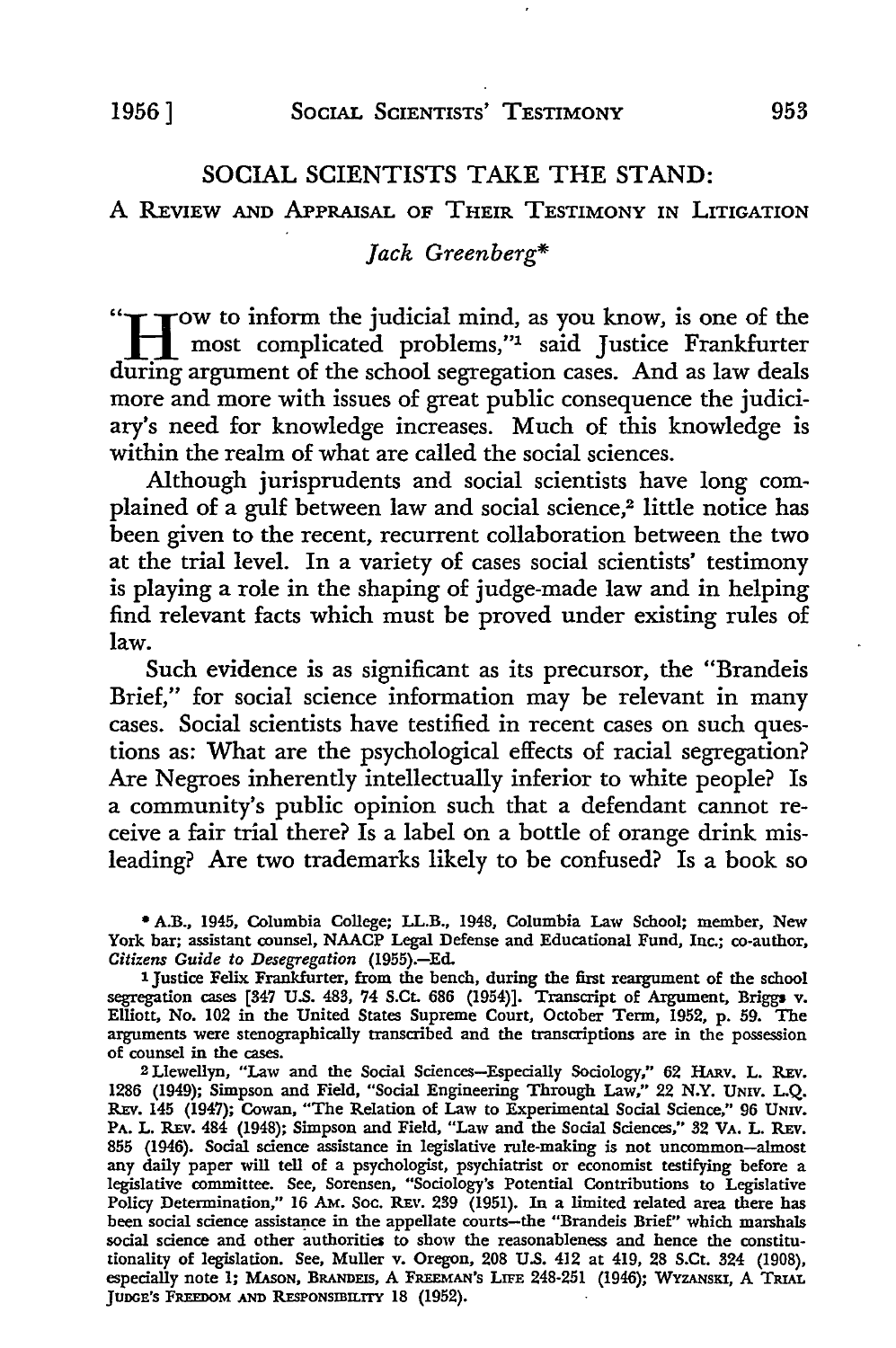obscene that it is likely to corrupt youth?3 To help with the answers, social science testimony has been presented or suggested in cases involving issues ranging from segregation to banking-with trademarks, criminal law, religious freedom, censorship, naturalization and antitrust in between.

This testimony has helped courts to make decisions in two ways:

( 1) Before an existing rule of law can be applied, relevant facts must be shown. Sometimes they have been established by social scientific experts. For example, there are the trademark cases<sup>4</sup> where the issue is whether two trademarks may be confused with one another. In such cases a psychological or public opinion analysis may help.

(2) Social scientists' testimony was used in a wholly different and new way in the recent school segregation cases. There, by placing before the Court authoritative scientific opinions regarding the effect of racial classification and of "separate but equal" treatment, the plaintiffs helped persuade the  $\tilde{C}$ ourt in the shaping of a judge-made rule of law.

# *Testimony to Establish Relevant Facts*

A recent example of the use of social science testimony for a conventional purpose is found in the church-state case, *Tudor v. Board of Education,5* in which Chief Justice Vanderbilt's opinion quotes extensively from the testimony of a social psychologist, an educational sociologist and an educator. The issue was whether the First Amendment to the Federal Constitution (as incorporated into the Fourteenth) and Article I, paragraph 4 of the New Jersey Constitution forbade distribution of the Gideon Bible in New Jersey public schools. The Bibles had been given to the schools free of charge. Each child was asked to sign a card requesting one, much as request for released time was made in *Zorach v. Clauson.6*  However, in *Zorach* there was no testimony as to whether the choice was free, or whether the children were coerced by psychological or other means. Justice Douglas, for the majority, felt that the issue of the coerciveness of the program was irrelevant; more-

4 Note 22 infra. 514 N.J. 31, 100 A (2d) 857 (1953). 6 343 U.S. 306, 72 S.Ct. 679 (1952).

<sup>3</sup>Many other uses-chiefly involving public opinion polls-have been suggested. See Sorensen and Sorensen, "The Admissibility and Use of Opinion Research Evidence,'' 28 N.Y. UNIV. L.Q. REV. 1213 at 1257-1259 (1953); note, 66 HARV. L. REV. 498 at 508-513 (1952).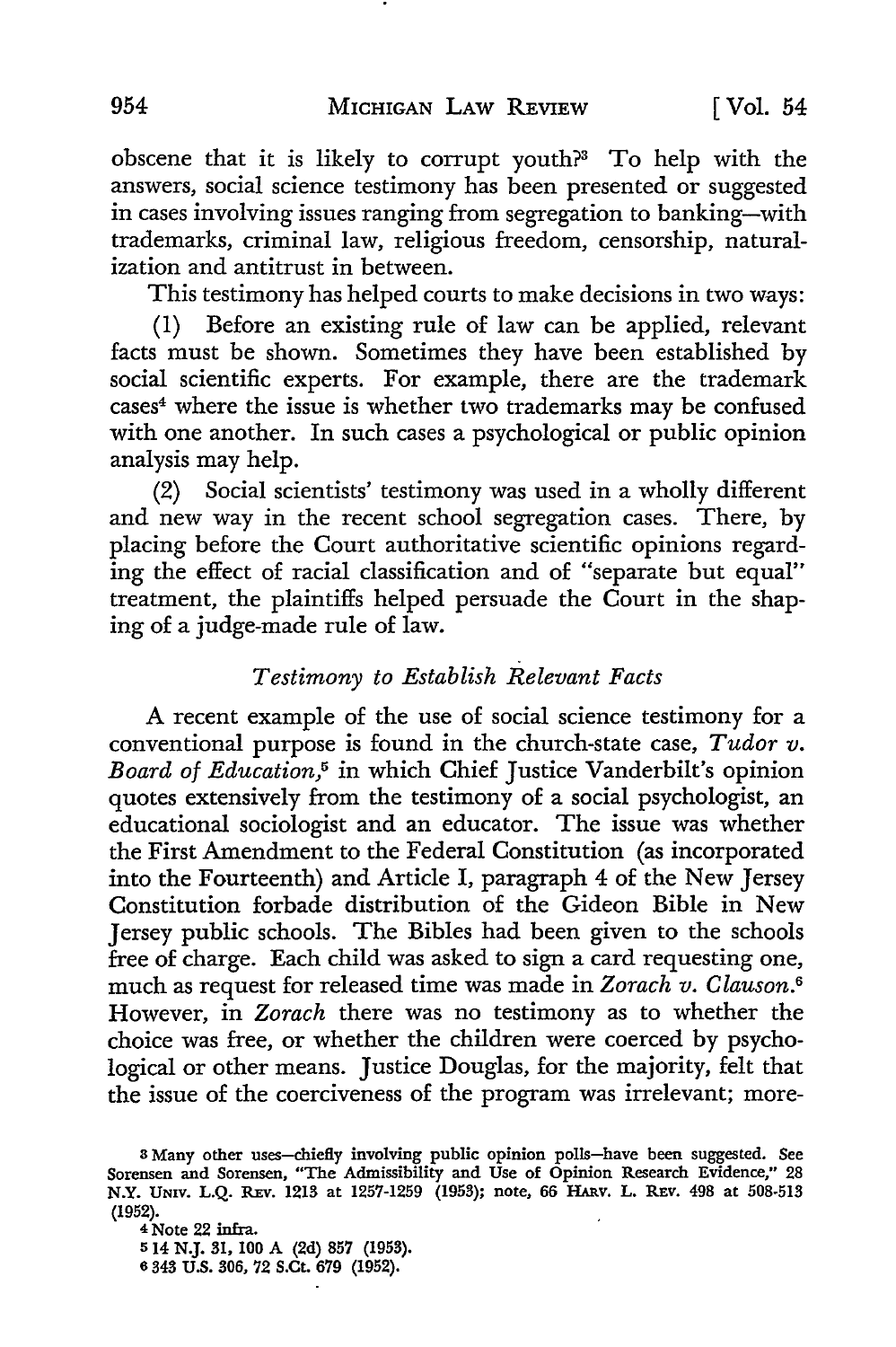over, testimony of coercion was inadmissible because the issue had not been properly raised. Justice Frankfurter dissented on the ground, among others, that plaintiffs should have been permitted to make their proof.<sup>7</sup>

But in the *Tudor* case the Supreme Court of New Jersey treated the question of coerciveness as a factual one. The school board urged that accepting a Bible was optional, therefore the program did not interfere with the free exercise of religion. But, the opinion retorted, this argument ignores reality. The testimony of the social scientists was quoted to show that the distribution system tended, by psychological pressures, to compel children to accept Bibles. Quoted testimony also stated that the method of distribution created divisive tensions among children. This finding appears to be irrelevant, but it apparently contributed to the result as somewhat of a policy makeweight at least.

Further illustrations of the need for this type of testimony at the fact level can be found in the censorship field. In *Parmelee v. United States,* an action to confiscate and destroy certain books entitled *Nudism in Modern Life,* the court, noting the lack of social science evidence, wrote:

... perhaps the most useful definition of obscene is that presented in . . United States v. Kennerley, i.e., that it indicates 'the present critical point in the compromise between candor and shame at which the community may have arrived here and now.' But when we attempt to' locate that critical point in the situation of the present case, we find nothing in the record to guide us except the book itself. The question is a difficult one, as to which the expert opinion of psychologists and sociologists would seem to be helpful if not necessary. Assumptions to the contrary which appear in some of the earlier cases, reveal the profound ignorance of psychology and sociology which prevailed generally, when those opinions were written. More recently, in the cases and textbooks, the desirability and pertinence of such evidence has been suggested. Lacking such assistance in the present case, we can compensate for it in some measure by noticing, judicially, evidence which is thus available to us.''<sup>8</sup>

But there are cases in which such testimony has been admitted. In *State v. Scope* the defendant was indicted for obscene libel for showing the movie, "Hollywood Peep Show.'' A psychiatrist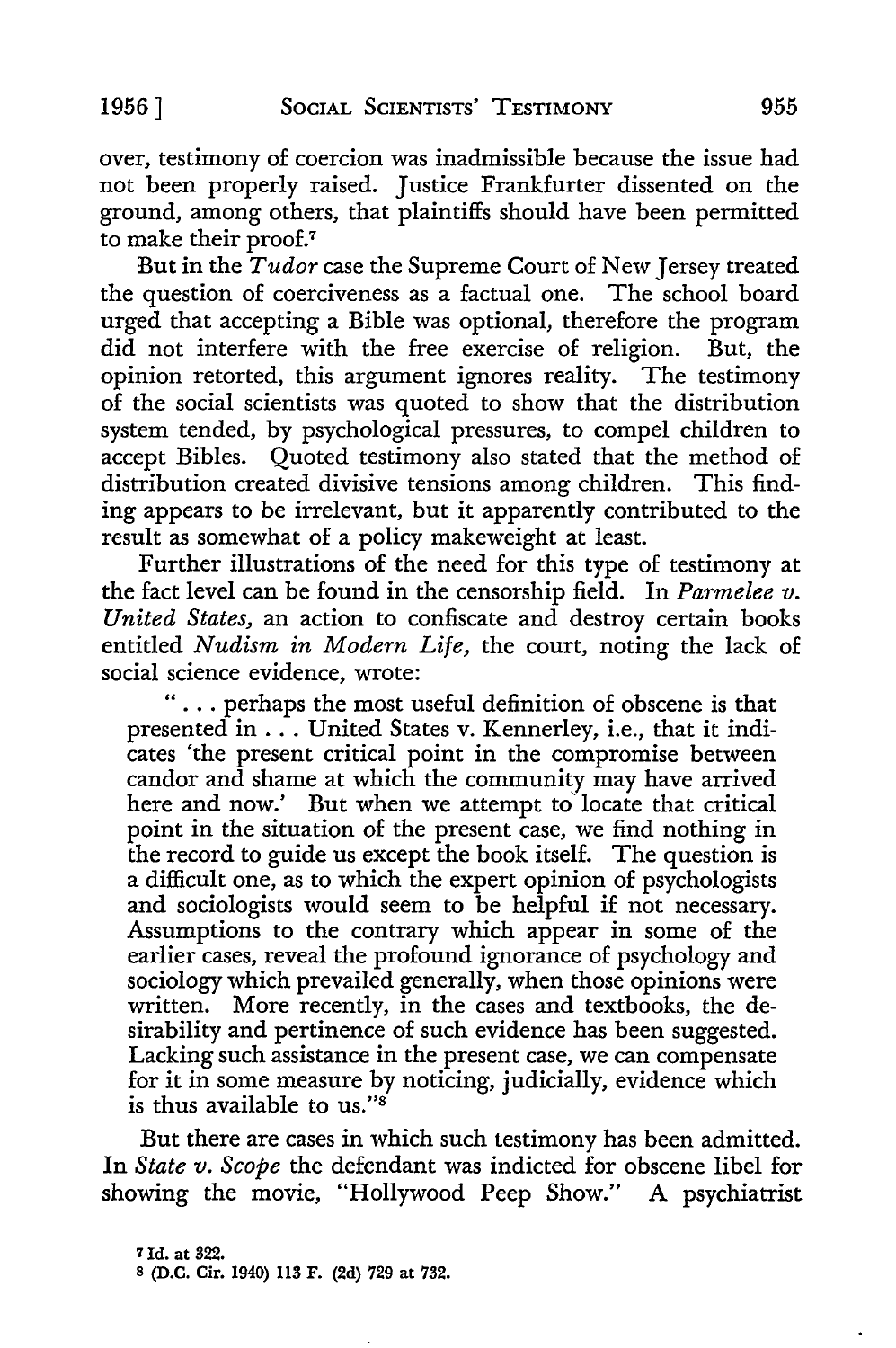testified for the state that the film was apt to injure teen-agers psychologically and would tend to rouse base emotions in normal adult males. The court held the testimony admissible:

... we think that there is a reasonable basis for the admission of the experts' opinion that the film in question would tend to have harmful results, at least in the subconscious mind, of the average, normal man. The science of psychiatry, while still in its infancy, has made tremendous strides in recent years. Much of it has to do with the workings of the subconscious mind about which the average person obviously knows nothing. If, therefore, it is a fact that the effect of this film might be latent, rather than immediate-that its deleterious effects would linger with probable future undesirable, emotional results not even realized in the conscious mindthen we can see no error in admitting such testimony upon the theory that it would be material and helpful to a jury. However, we doubt if the admission of the evidence as to the effect ... upon the conscious mind of the normal adult was  $correct. \ldots$ <sup>79</sup>

In other cases evidence of this kind has been admitted.10

But in *Commonwealth v. Isenstadt11* the Massachusetts **Su**preme Court took another view of admissibility. The defendant was tried for violating the obscenity law by selling the book *Strange Fruit.* He attempted to introduce the testimony of a writer and teacher of literature, a child psychiatrist and a professor of theology, to show that the book would "elevate rather than corrupt morals." The testimony was excluded on the ground that it concerned "nothing more than the reaction of normal human beings" and that "there is reason to believe that a jury, being composed of men drawn from the various segments of that public, would be as goqd a judge of the effect as experts in literature or psychiatry, whose ... mental reactions ... are likely to be entirely different from those of the general public." If such evidence were admissible, many cases could not "be adequately tried without an expensive array of experts on both sides. Experience in those fields in which expert testimony is now admittedly necessary does not lead us to look with favor upon such a sweeping extension.

<sup>9</sup>46 Del. 519 at 526, 86 A. (2d) 154 (1952).

<sup>10</sup> People v. Larsen, 5 N.Y.S. (2d) 55 at 56 (1938); People v. Viking Press, 147 Misc. 813, 264 N.Y.S. 534 (1933); Besig v. United States, (9th Cir. 1953) 208 F. (2d) 142 at 147. 11318 Mass. 543, 62 N.E. 840 (1945).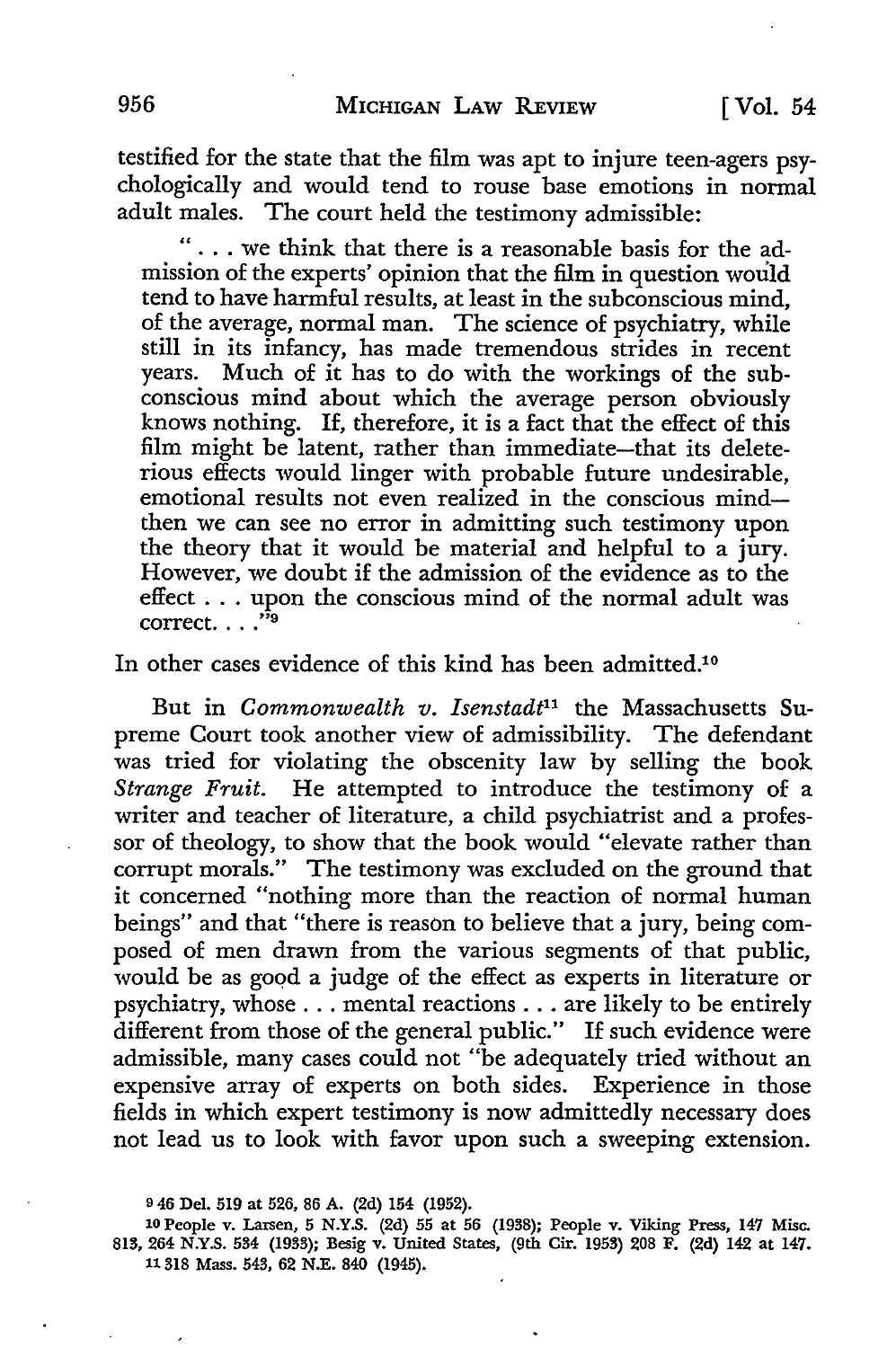Without prejudging the indefinite future, we are not convinced that the time has come for it. "12

Public opinion analysts are the social scientists who have testified, and whose testimony has been suggested, most often.13 Public opinion may be an issue in many kinds of cases.14 Recently authority has held such testimony admissible on several occasions. In one case the issue was whether Bireley's Orange Beverage was "economically adulterated" in that it allegedly appeared to the average consumer to better than it was.<sup>15</sup> The Government charged that it appeared to contain a great deal of orange juice, although it contained only 6 percent orange juice and was mostly water. The Government attempted to introduce a public opinion survey of 3,539 persons to establish what people thought the Bireley product contained. There was a hearsay objection. But the court concluded that it was unfounded. Judge Hastie wrote:

" . . . The statements of the persons interviewed were not offered for the truthfulness of their assertions as to the composition of the beverage .... They were offered solely to show as a fact the reaction of ordinary householders and others of the public generally when shown a bottle of Bireley's Orange Beverage. Only the credibility of those who took the statements was involved, and they were before the court. The technical adequacy of the surveys was a matter of the weight to be attached to them. And claimant was properly permitted to introduce elaborate testimony on this point."<sup>16</sup>

The understanding of "savings bank" was an issue in an action by New York State to restrain a national bank from using the words "savings" in its publicity. Section 258 of the New York Banking Law forbade national banks to use the word "savings." Instead they were required to use terms like "thrift account" or "special interest" account. Defendant produced a poll to show the public

<sup>12</sup> Id. at 558-559.

<sup>13</sup> See, Kennedy, "Law and the Courts," in MEIER AND SAUNDERS, THE POLLS AND PUBLIC OPINION 92 (1949); Sorensen and Sorensen, "The Admissibility and Use of Opinion Research Evidence," 28 N.Y. UNIV. L.Q. REv. 1213 (1953); notes, 66 HARV. L. REv. 498 (1952), 20 GEo. WASH. L. REv. 211 (1951).

<sup>14</sup> See note 3 supra. We may add antitrust cases to the types of cases discussed in the text. In the United States' suit against the professional football teams, pollsters' testimony concerning the effect of the television blackout imposed by some teams was admitted subject to motions to strike. United States v. National Football League, (D.C. Pa. 1953) 116 F. Supp. 319. See, N.Y. TIMES, Jan. 28, 1953, p. 34:1; Sorensen and Sorensen, "The Admissibility and Use of Opinion Research Evidence," 28 N.Y. UNIV. L.Q. REv. 1213 at 1218 (1953).

<sup>15</sup> United States v. 88 Cases of Bireley's Orange Beverage, (3d Cir. 1951) 187 F. (2d) 967. 16 Id. at 974.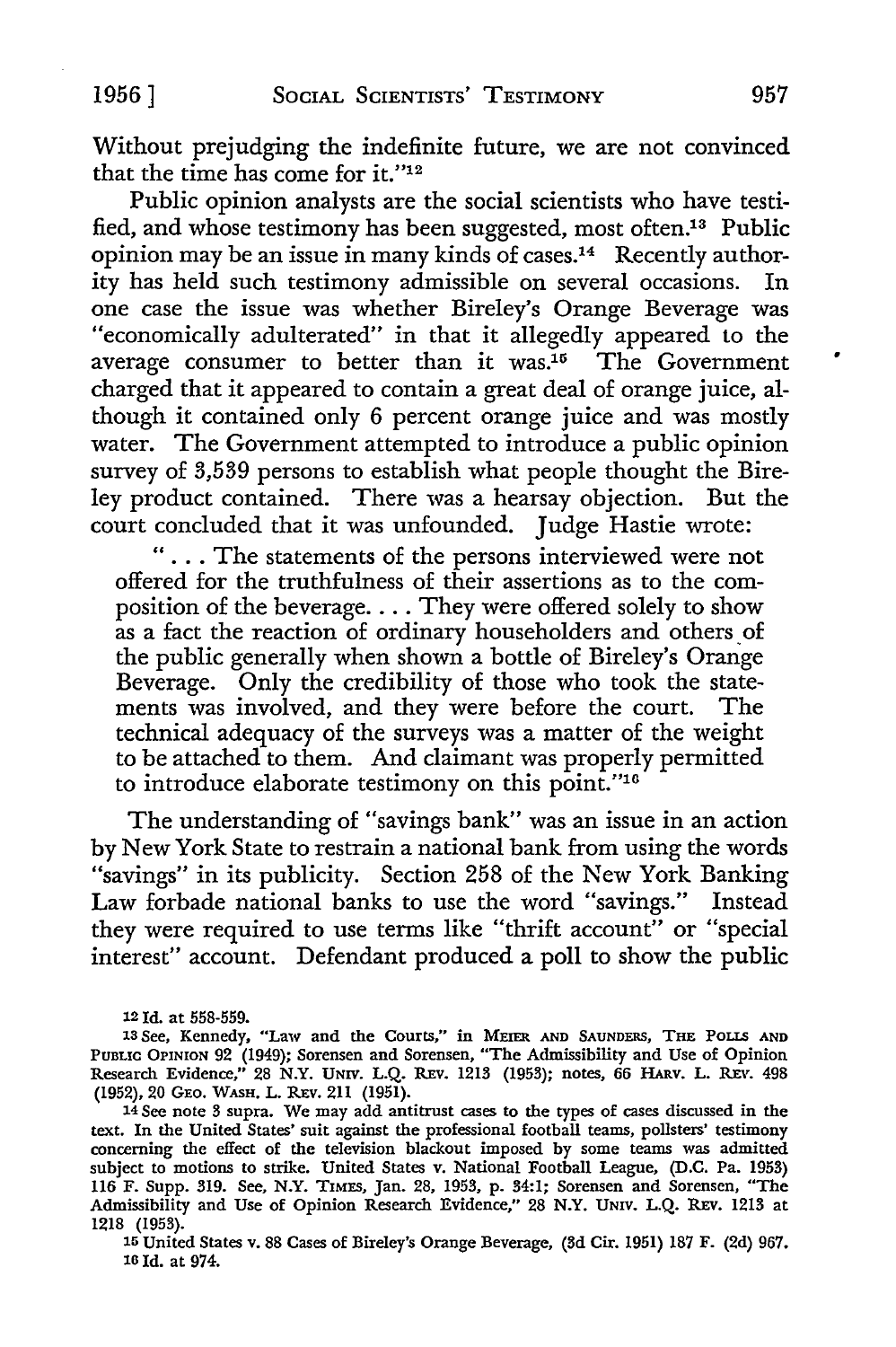understanding of "savings" which showed that "savings" would attract depositors more readily than the other terms. The court reviewed the polling technique in detail and the testimony concerning it. It concluded:

"Polls, as evidence, are not controlling,. of course. Many are misleading; valueless. . . .

"A party endeavoring to establish the public state of mind on a subject, which state of mind can not be proved except by calling as witnesses so many of the public as to render the task impracticable, should be allowed to offer evidence concerning a poll which the party maintains reveals that state of mind. The evidence offered should include calling the planners, supervisors, and workers (or some of them) as witnesses so that the court may see and hear them; they should be ready to give a complete exposition of the poll and even its results; the work sheets, reports, surveys and all documents used in or prepared during the poll taking and those showing its results should be offered in evidence, although the court may desire to draw its own conclusions. In this trial the learned counsel for defendant advanced proof of the kind to which I have just referred. I think that the proof as to the poll should be received in evidence."17

When the case reached the United States Supreme Court the poll was not mentioned in Justice Jackson's opinion for the majority, but he assumed that the word "savings" was important to defendant: " $\dots$  they must be deemed to have the right to advertise that fact by using the *commonly understood description* which Congress has specifically selected."<sup>18</sup>

However, in most cases where polls have been introduced, objection apparently was not made, $19$  so there are few direct holdings that polls are admissible.

17 People v. Franklin Nat. Bank of Franklin Square, 200 Misc. 557 at 565-566, 105 N.Y.S. (2d) 81 (1951), revd. 281 App. Div. 757, ll8 N.Y.S. (2d) 210 (1953), affd. 305 N.Y. 453, 113 N.E. (2d) 796 (1953), revd. 347 U.S. 373, 74 S.Ct. 550 (1954). Interestingly, the trial judge commented that he believed the pollsters' conclusions and that they coincided with his personal opinion. This comment is suggestive of Judge Waring's dissent in Briggs v. Elliot [ (D.C. S.C. 1951) 98 F. Supp. 529 at 538]. He, too, felt that the testimony coincided with what he knew. The North-South split in acceptance of the scientists' testimony in the school segregation cases is in the same vein.

18 Franklin Nat. Bank of Franklin Square v. New York, 347 U.S. 373 at 378, 74 S.Ct. 550 (1954). Italics added.

19 The cases are cited in Sorensen and Sorensen, "The Admissibility and Use of Opinion Research Evidence," 28 N.Y. UNIV. L.Q. REv. 1213 (1953), and note, 66 HARv. L. REv. 498 (1952). Polls have been held admissible in Franklin Nat. Bank of Franklin Square v. New York, 347 U.S. 373, 74 S.Ct. 550 (1954); Household Finance Corp. v. Federal Finance Corp., (D.C. Ariz. 1952) 105 F. Supp. 164; S. C. Johnson & Son v. Johnson, (D.C. N.Y.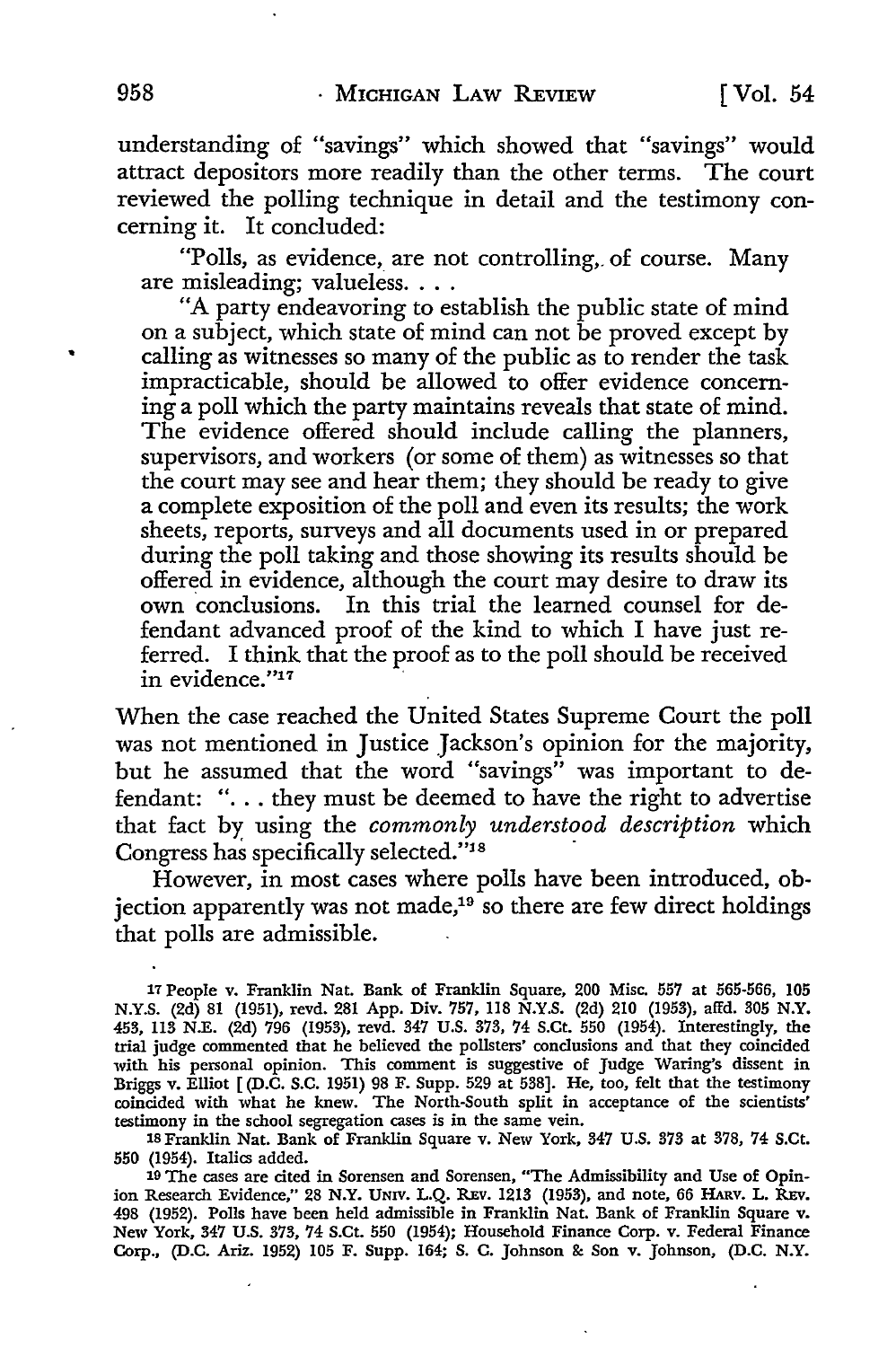In some cases the lack of a poll where public opinion is an issue had been noted judicially. In a recent naturalization case, Judge Learned Hand had to decide whether a man who had killed his thirteen-year-old son possessed good moral character. The son was confined to a crib; he was deaf, mute, and deformed by a birth injury which deprived him of bladder and bowel control. The father was convicted of second degree manslaughter, but the jury recommended utmost clemency. He received a light sentence and was placed on probation. His moral character was otherwise unquestionably good. Judge Hand held that the legal test of good moral character was whether it conformed to "the generally accepted moral conventions current at the time," but that in "the absence of some national inquisition, like a Gallup poll, that is indeed a difficult test to apply.  $\dots$ ." He concluded:

" . . . quite independently of what may be the current moral feeling as to legally administered euthanasia, we feel reasonably secure in holding that only a minority of virtuous persons would deem the practice morally justifiable, while it remains in private hands, even when the provocation is as overwhelming as it was in this instance. "20

Judge Jerome Frank dissented.21 He believed that an issue importantly affecting a man's life should not be decided by resort to "mere unchecked surmises." He recommended remanding to the district judge with directions to give the petitioner and the Government an opportunity to produce reliable information on the subject which the judge might supplement; based upon this, the judge should reconsider his decision. "Then if there is an-other appeal, we can avoid sheer guessing .... " Judge Frank has on other occasions indicated concern over the fact-finding problem presented by legal issues involving public opinion.<sup>22</sup>

1939) 28 F. Supp. 744, mod. (2d Cir. 1940) 116 F (2d) 427; United States v. 88 Cases of Bireley's Orange Beverage, (3d Cir. 1951) 187 F. (2d) 967. One might argue about how strong the "holding" is in some of these cases. See also Rhodes Pharmacal Co. v. FTC, (7th Cir. 1953) 208 F. (2d) 382, which adopts the rule of Bireley; but Rhodes deals with the admissibility of such testimony before an administrative body, the FTC.

20 Repouille v. United States, (2d Cir. 1947) 165 F. (2d) 152 at 153.

21 Id. at 154-155.

22 In a trademark case which involved the issue of whether the word "Seventeen" on a girdle was likely to be confused with the word "Seventeen" on a magazine, he dissented once more, noting the desirability of equipping courts to find such facts. Triangle Publications v. Rohrlich, (2d Cir. 1948) 167 F. (2d) 969 at 974, 976. In so doing he noted (at 976-977) that plaintiff might have employed " 'laboratory' tests, of a sort now familiar, to ascertain whether numerous girls and women, seeing both plaintiff's magazine and de-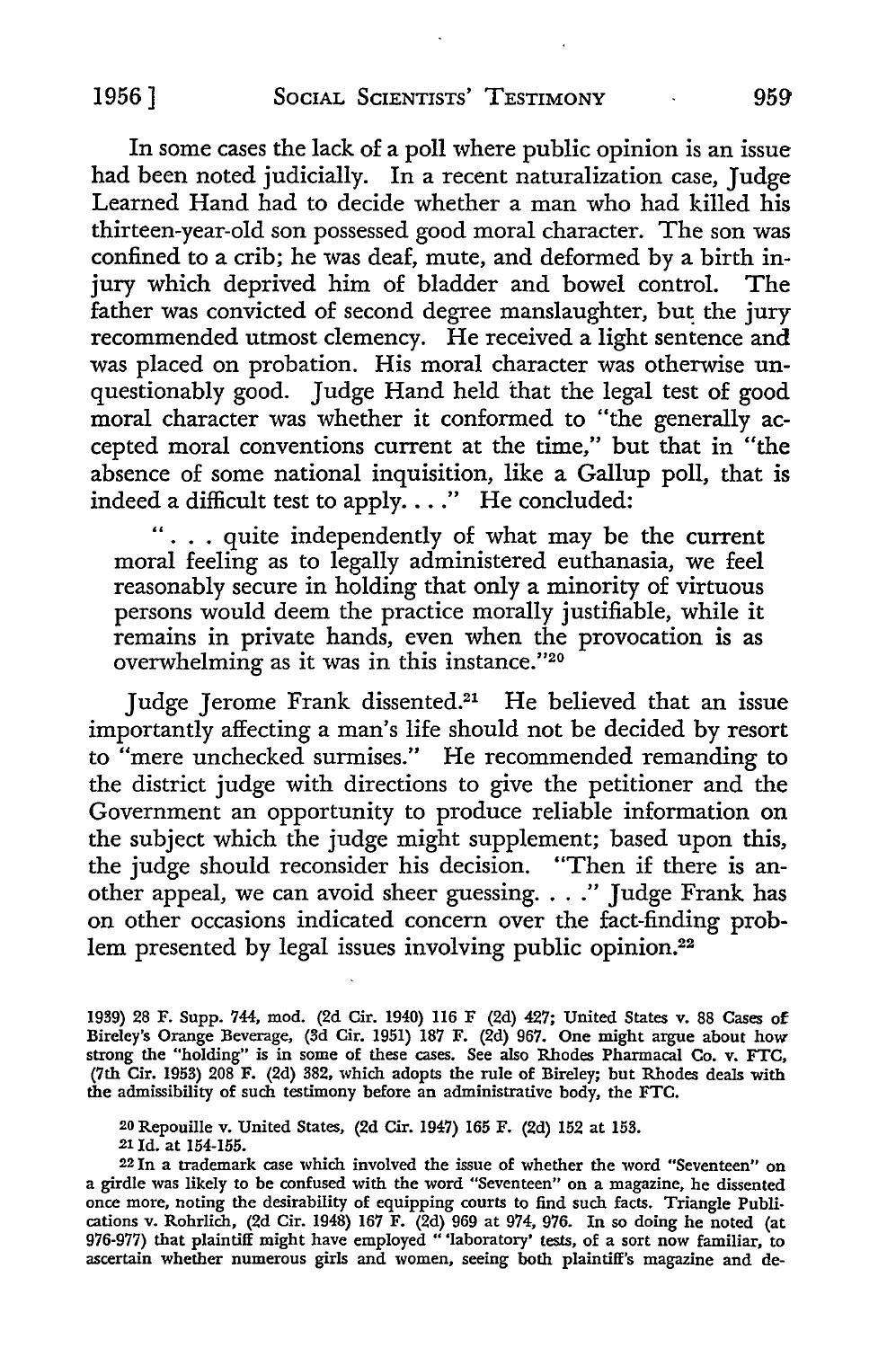There are, of course, problems of admissibility and weight of the evidence. In all cases where an expert testifies, he must first be qualified as especially able to make the judgment he proposes to offer. Therefore, there are the problems of whether his branch of social science is sufficiently certain to warrant an authoritative opinion and whether the expert is sufficiently versed in his field. What standard should be applied? There appears to be no reason why the standard should be any different from that for experts in general. A leading treatise states: "In determining whether a witness is qualified to testify as an expert, the test is whether his knowledge is such that his opinion may aid the jury; but whether it is helpful or not is a question for the court." $23$  It does not appear that more has been required in the case of social scientists.<sup>24</sup> Expertise is established by examination and cross-examination prior to the witness' testimony. Each case is decided on its individual merits.25

An example of a problem that may arise in qualifying a witness of this type appears in a colloquy which took place in *Briggs v. Elliott,*26 the South Carolina school segregation case. Plaintiffs attempted to introduce the testimony of a political scientist concerning the effects of segregation "in the development of citizenship."

Judge Parker: "It seems to me that any lawyer or any man who has any experience in government would be just as well qualified as he would to express an opinion on that. He is not  $\vec{a}$  scientist in the field of education...

"Do you seriously contend he is qualified to testify as an educational expert? What do you say about that Mr. Marshall?"

Mr. Marshall: "... we have been trying to ... present as many experts in the field with as many different reasons why we consider that segregation in and of itself is injurious. . . ."

fendant's advertisements, would believe them to be in some way associated." See also La Touraine Coffee Co. v. Lorraine Coffee Co., (2d Cir. 1946) 157 F. (2d) 115 at 119, 120.

23 ROGERS, EXPERT TESTIMONY, 3d ed., §37 (1941).

24 In Sweatt v. Painter, 339 U.S. 629, 70 S.Ct. 848 (1950), the following colloquy appears on pp. 192-193 of the Record:

"Q. Dr. Redfield, are there any recognizable differences as between Negro and white students on the question of their intellectual capacity?

"Mr. Daniel: Your Honor, we object to that....

"The Court: I suppose his qualifications he has testified to would qualify him to draw his conclusion."

25 RoGERS, EXPERT TESTIMONY, 3d ed., §39 (1941). 26 (D.C. S.C. 1951) 98 F. Supp. 529.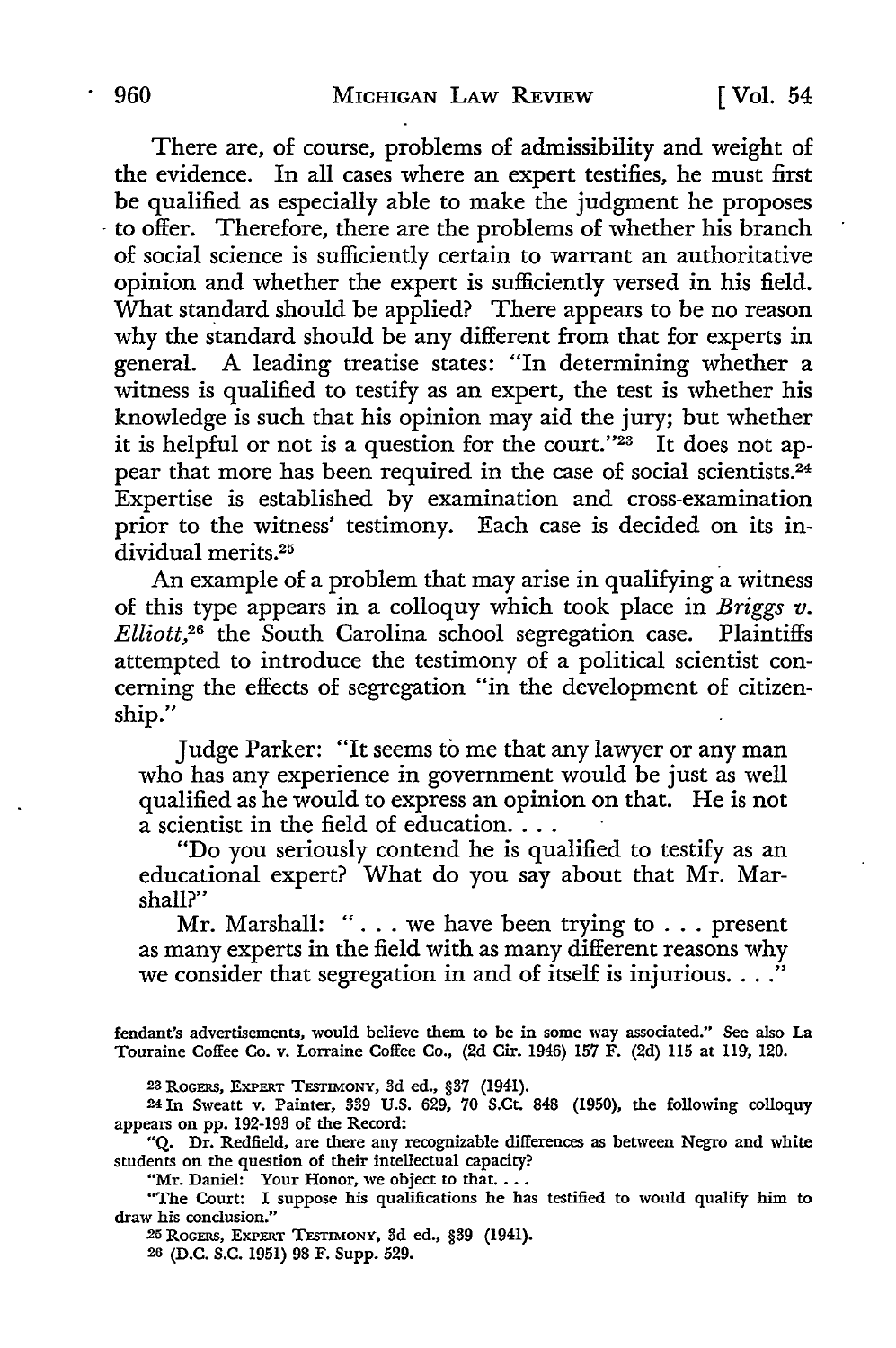Judge Parker: "Are you going to offer any more witnesses along this line?"

Mr. Marshall: "No, sir. The other witnesses are REAL (sic) scientists."

Judge Parker: "Well, I'll take it for what it's worth. Go ahead." $^{\v{27}}$ 

In the public opinion poll cases there are problems of admissibility generally related to the hearsay rule. In a recent criminal case in Florida, *Irvin v. State*,<sup>28</sup> the Negro defendant's attorneys engaged the Elmo Roper firm to ascertain what part of the populace in the county of trial believed defendant guilty, and whether the Negro community was so intimidated that a Negro juror would fear to vote for acquittal. The poll was excluded from evidence because the poll supervisors who testified about the polling methods were not present at every interview, and the dozen interviewers who actually asked the questions did not testify concerning each of their 1,500 interviews. The Supreme Court of Florida affirmed, holding poll evidence hearsay and also questioning the competency of evidence, noting pollsters' incorrect predictions in the 1948 presidential election.

These problems have been adequately canvassed elsewhere.29 Courts are apparently growing more liberal in this area, and the hearsay objection may not remain too formidable. At any rate, if a litigant wants to use the tedious process of putting on every interviewer concerning every interview, he can probably get his poll into evidence. He will either obviate the hearsay objection, or by weight of sheer boredom persuade his opponent to stipulate much of the testimony.

One of the main problems connected with poll testimony is the expense. The poll taken in *Irvin v. State* cost about \$8,000; the

27 Record, Briggs v. Elliott, No. 101 in the Supreme Court of the United States, October Tenn 1952, p. 103.

28 66 Fla. 288 at 290-292, 66 S. (2d) 288 (1953), cert. den. 346 U.S. 927, 74 S.Ct. 316 (1954). This poll is described in detail in Woodward, "A Scientific Attempt to Provide Evidence for a Decision on Change of Venue," 17 Am. Soc. REv.  $447$  (1952). Noted in 52 MICH. L. REV. 914 (1954).

There are other uses of social science in criminal cases (although it is arguable whether a particular science is "social"). In Arens and Meadows, "Psycholinguistics and the Confession Dilemma," 56 CoL. L. R.Ev. 19 (1956), the authors describe a psychological technique for ascertaining the authorship of purported confessions. But for dangers alleged to inhere in carrying psychological investigations too far in ascertaining criminal liability, see Silving, "Testing of the Unconscious in Criminal Cases," 69 HARV. L. REV. 683 (1956).

<sup>29</sup> See note, 66 HARV. L. REV. 498 (1952); Sorensen and Sorensen, "The Admissibility and Use of Opinion Research Evidence," 28 N.Y. UNIV. L.Q. REV. 1213 (1953); note, 20 GEO. WASH. L. REV. 211 (1951).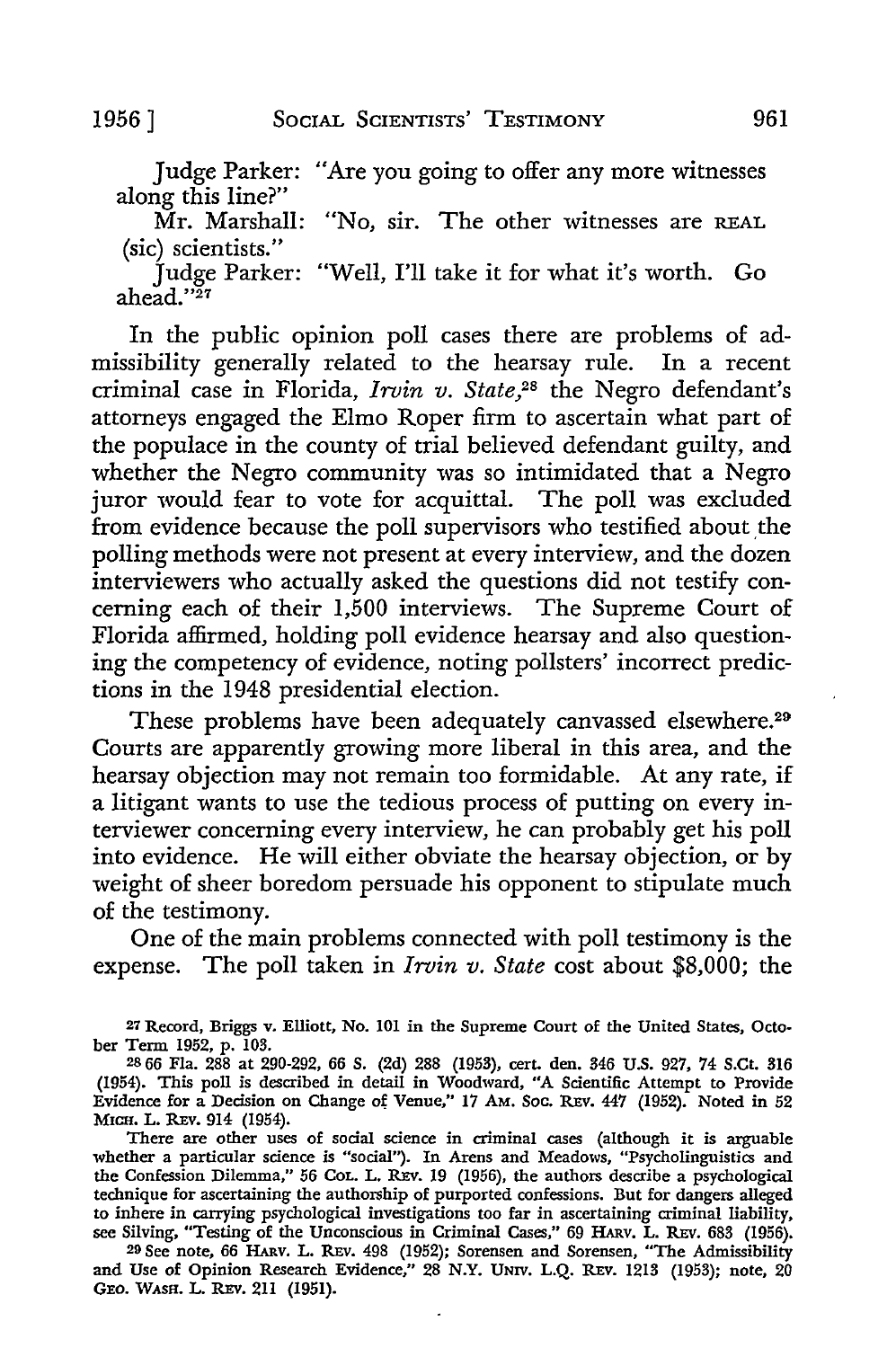#### 962 **MICHIGAN LAW REVIEW** [ Vol. 54

defense could afford it only because it was paid for by the Legal Defense Fund of the National Association for the Advancement of Colored People. Another problem is that interviewers may not want to testify, especially if the case is controversial.<sup>30</sup> But apart from expense and inconvenience, the relative infrequency of such testimony (and social science testimony in general) has been due to unawareness that it can be useful. This difficulty is beginning to vanish in the case of public opinion testimony, especially in trademark and similar litigation, as the past few years have seen a number of decisions and articles in legal and sociological journals concerning such techniques. But the weight accorded such testimony is still generally not impressive. Courts sometimes question the objectivity of the survey, $31$  which may be understandable if they are, confronted by two polls with conflicting results.

# *Testimony To Influence Shaping of Judge-Made Law*

In all the cases discussed so far the testimony of social scientists was used in a rather conventional manner. The witnesses testified either as fact-gatherers or as experts whose opinions were themselves relevant facts. It is submitted that the school segregation cases suggest an entirely different way in which the testimony of social scientists can be made useful to the courts.

Before a new court-made rule of law can be formulated it is often necessary to know what is occurring or may occur in society. A variety of information drawn from sociology and elsewhere, although not usually proved, is brought to bear along with the court's concepts of justice and welfare.32 Such information is generally judicially noticed, sometimes explicitly, sometimes tacitly.33 Legal analysis or experience may expose these basic assumptions; whether they are well founded may sometimes be proved or disproved with the help of social science. In the school segregation cases, for instance, social science testimony, with other information, was used to help refute the assumptions of "separate but equal." Although literature is often helpful for such purposes, expert testimony, if available, can be more relevant and timely, and can be tested by cross-examination and rebuttal.

so See Waterbury, "Opinion Surveys in Civil Litigation," 17 PuB. OP. Q. 71 at 86 (1953).

<sup>31</sup> Note, 20 GEO. WASH. L. REv. 211 at 227 (1951).

<sup>32</sup> CARDOZO, THE NATURE OF THE JUDICIAL PROCESS 30, 64-66 (1921).

S3 See Davis, "Judicial Notice," 55 COL. L. REV. 945 (1955).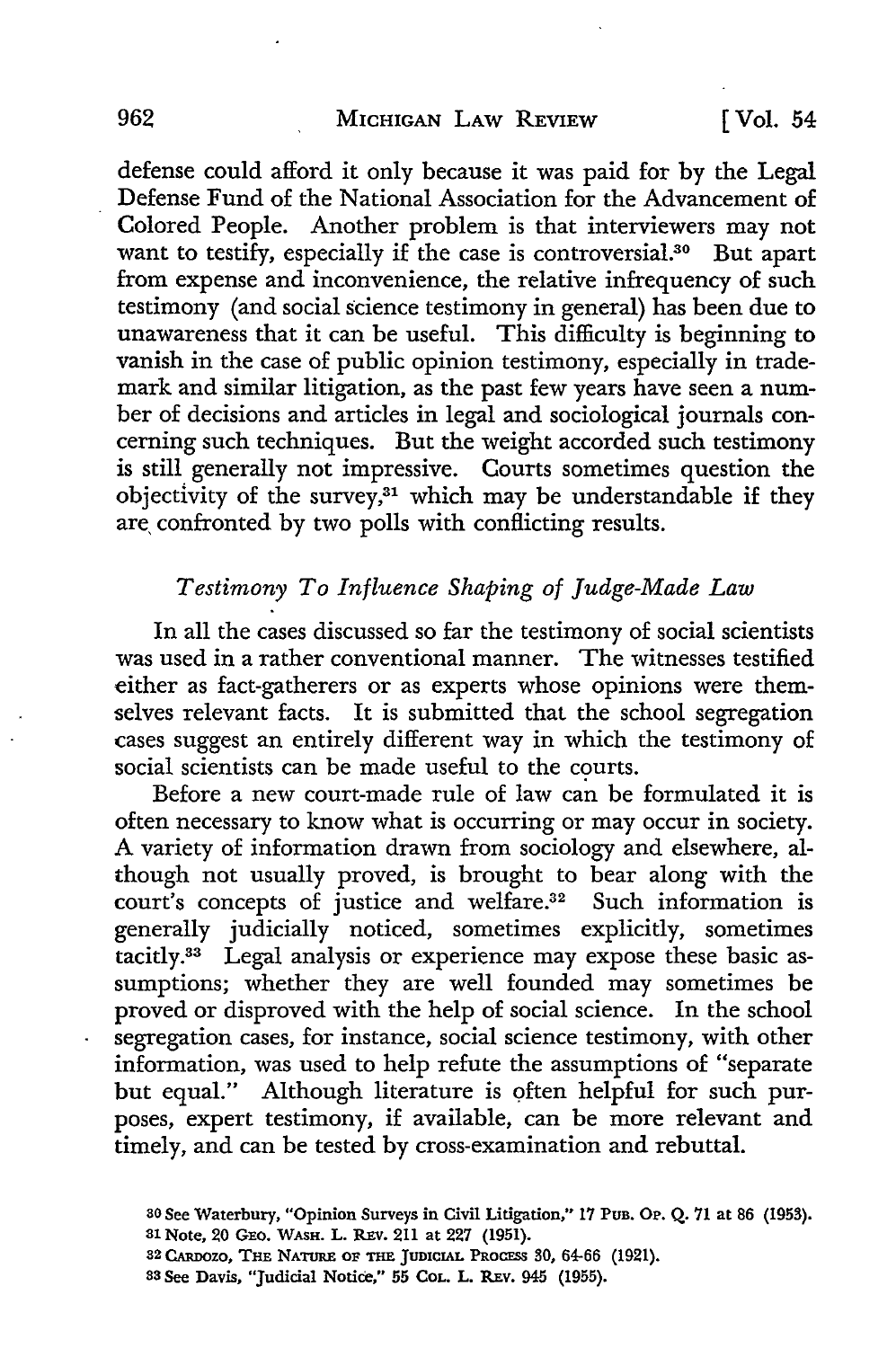The recently demolished legal keystone of racial segregation in education, *Plessy v. Ferguson,* held in 1896:

" ... the underlying fallacy of the plaintiff's argument [is] . . . the assumption that the enforced separation of the two races stamps the colored race with a badge of inferiority.... The argument also assumes that social prejudices may be overcome by legislation. . . . Legislation is powerless to eradicate racial instincts or to abolish distinctions based upon physical differences. . . . "34

This argument was, of course, rejected by the Supreme Court on May 17, 1954 in the school cases.<sup>35</sup> And when the Court made its decision it had before it records full of testimony by social scientists relating to the assumptions made by *Plessy.* These witnesses were called by counsel for plaintiffs in the belief that live testimony, subject to cross-examination and rebuttal, could be more pertinent and compelling than quotations from books and articles.

Experts on the segregation issue were first prominently used in cases involving segregated higher education. In *Sweatt v. Painter*<sup>36</sup> social scientists testified that there is no inherent intellectual inferiority determined by race. $37$  The testimony was directed at the claim that such alleged differences warranted segregation as a reasonable classification based on learning capacity. There was also testimony on the harmful effects of segregation<sup>38</sup> which were later recognized by the Supreme Court in the school cases.<sup>39</sup>

In those cases at least twenty social scientists from institutions all over the country testified.40 They exhaustively analyzed school segregation from different scientific points of view, on the basis of their learning and experience, and, in some instances, examination of plaintiff children. The four trial courts which heard this testimony split in their acceptance of it, two-to-two: Delaware<sup>41</sup> and

34163 U.S. 537 at 551, 16 S.Ct. 1138 (1896).

35 Brown v. Board of Education, 347 U.S. 483, 74 S.Ct. 686 (1954).

36 339 U.S. 629, 70 S.Ct. 848 (1950).

37 Record, Sweatt v. Painter, p. 193.

38 Id. at 194. The testimony was apparently offered for the purpose of showing inequality but accepting its general validity could mean only the end of "separate but equal" and hence a new rule of law. This was recognized by the Delaware chancellor in Belton v. Gebhart, 32 Del. Ch. 343 at 350, 87 A. (2d) 862 (1952).

39 Brown v. Board of Education, 347 U.S. 483 at 493-495, 74 S.Ct. 686 (1954).

40 The extent of social scientists' involvement in the school segregation cases is described in detail in HILL AND GREENBERG, CITIZENS GUIDE TO DESEGREGATION, especially c. 8 (1955). See also Clark, "Desegregation, An Appraisal of the Evidence," 9 J. OF Soc. lssUES 1 at 4-5 (1953).

41 Belton v. Gebhart, 32 Del. Ch. 343, 87 A. (2d) 862 (1952), alfd. 91 A. (2d) 137 (1952).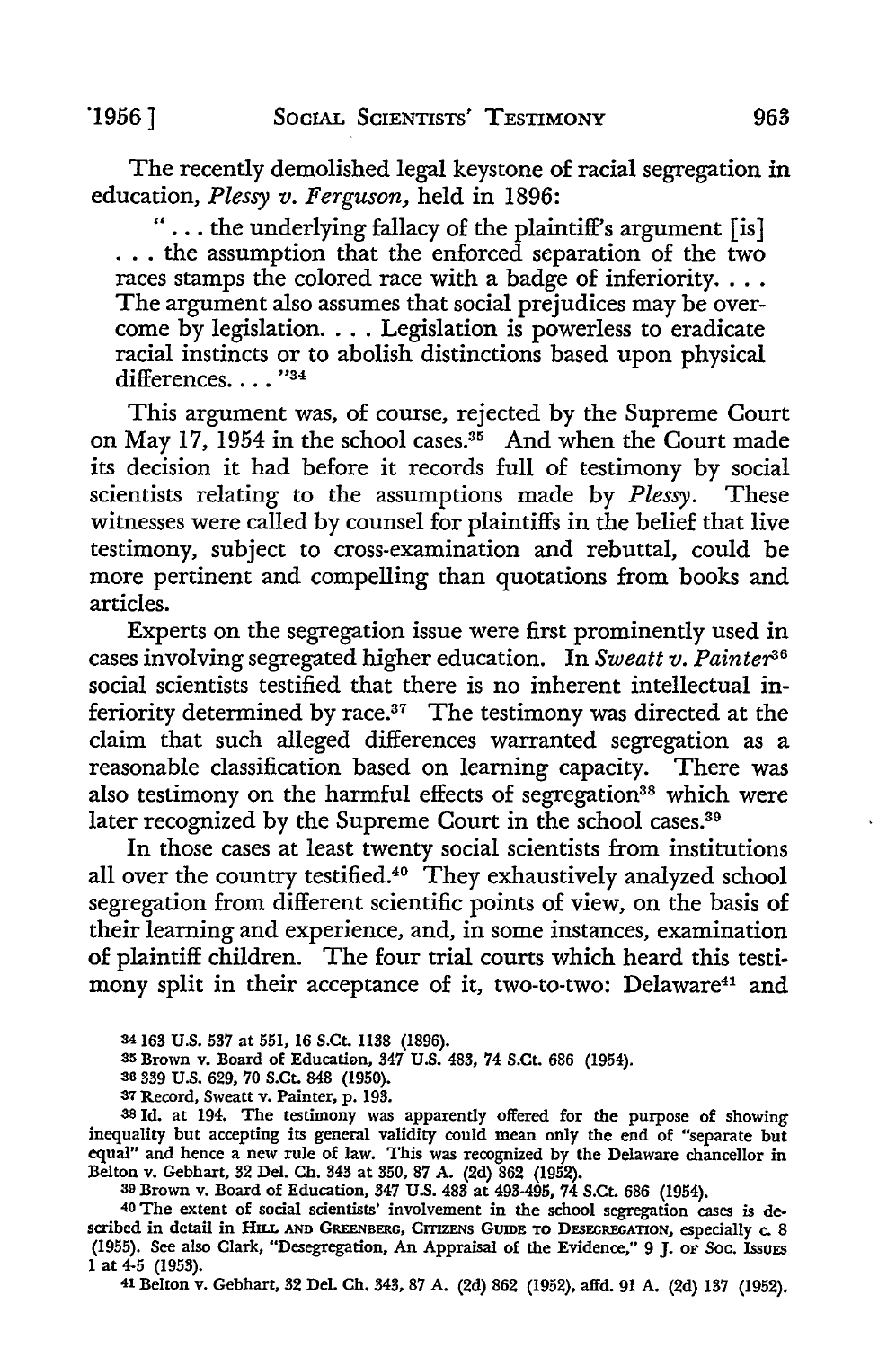Kansas42 finding it true (although legally irrelevant in view of *Plessy)*, Virginia<sup>43</sup> and South Carolina,<sup>44</sup> one judge dissenting, dismissing it as unproved and irrelevant. The South Carolina federal district court held:

"The federal courts would be going far outside their constitutional function were they to attempt to prescribe educational policies for the states in such matters, however desirable such policies might be in the opinion of some sociologists or educators."45

However, Judge Waring dissenting, wrote:

"These witnesses testified from actual study and tests in various parts of the country, including tests in the actual Clarendon School district under consideration. They showed beyond a doubt that the evils of segregation and color prejudice come from early training. And from their testimony as well as from common experience and knowledge and from our own reasoning, we must unavoidably come to the conclusion that racial prejudice is something that is acquired and that that acquiring is in early childhood."46

But the Kansas court found that segregation was harmful, a finding which the Supreme Court quoted with approval:

"Segregation of white and colored children in public schools has a detrimental effect upon the colored children. The impact is greater when it has the sanction of the law; for the policy of separating the races is usually interpreted as denoting the inferiority of the negro group. A sense of inferiority affects the motivation of a child to learn. Segregation with the sanction of law, therefore, has a tendency to retard the education and mental development of negro children and to deprive them of some of the benefits they would receive in a racially integrated school system."47

The Delaware chancellor made a similar holding.<sup>48</sup> Following the decision of the school cases in the Supreme Court, similar testimony has been presented in other proceedings involving segregation in schools.<sup>49</sup>

<sup>42</sup> Brown v. Board of Education, (D.C. Kan. 1951) 98 F. Supp. 797.

<sup>43</sup> Davis v. County School Board, (D.C. Va. 1952) 103 F. Supp. 337.

<sup>44</sup> Briggs v. Elliott, (D.C. S.C. 1951) 98 F. Supp. 529.

<sup>45</sup> Id. at 536.

<sup>46</sup> Id. at 547. 47 Brown v. Board of Education, 347 U.S. 438 at 494, 74 S.Ct. 686 (1954).

<sup>48</sup> Belton v. Gebhart, 32 Del. Ch. 343 at 348, 87 A. (2d) 862 (1952).

<sup>49</sup> There was such testimony in Walker v. Board of Education of Englewood, I Race Relations Law Reporter 255 (1956), a proceeding before the New Jersey State Department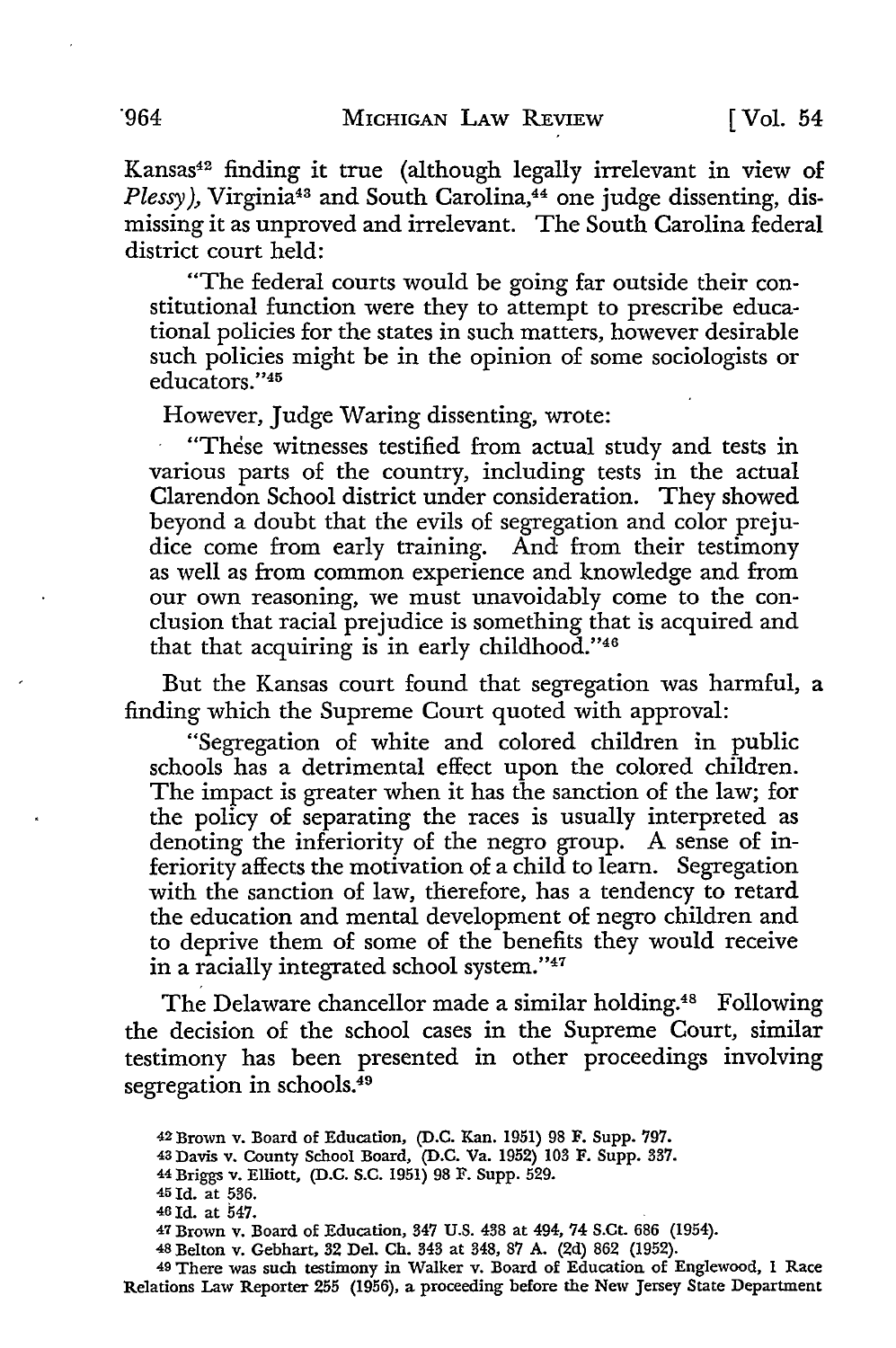What role did the social science testimony play in the decision of the school cases? Although some have applauded or denounced the decisions as based principally on the testimony,<sup>50</sup> a reading of the decisions reveals that the Supreme Court did not refer to the testimony, nor did it affirm or reverse the findings below on the effects of segregation. Indeed, in the District of Columbia case,<sup>51</sup> it made its decision on a record devoid of testimony. If it had found "inequality" as facts are normally found in litigation, it would have left open the possibility of a future case in which there might be defense testimony that Negroes are psychologically better off in segregated schools.<sup>52</sup> This is obviously impossible; indeed, the Court on May 31, 1955 ruled that "all provisions of federal, state, or local law requiring or permitting such discrimination must yield to this [the May 17, 1954<sup>53</sup>] principle." Therefore, if the testimony played any role it was a "legislating" one, in the change from one rule of law to another.

But did it play any role? Of course, since the opinion does not say, we must speculate. Social scientists' research during recent decades deserves much of the credit for the general recognition of segregation's harm. Much of the testimony could only recapitulate what is already known, although in terms of *these* cases. But it is not unfair to assume that the summarizing, emphasizing, and relating of the general to the specific by eminent experts illuminated the issues and perhaps informed for the first time one or more members of the bench whose interests might not have led them earlier to acquire such information.54 Combined with a

of Education involving a charge of gerrymandering of school district lines. But the opinion does not discuss the testimony. See also Gordon, "The Girard College Case: Desegregation and a Municipal Trust," 304 THE ANNALS 53 at 57, 59 (1956).

-50 See S. Res. 104, May 25, 1955, introduced by Senator Eastland: "Whereas this decision was based solely and alone on psychological, sociological and anthropological considerations . . ."; and Dr. Kenneth Clark's speech at the Fisk Race Relations Institute, N.Y. TIMES, July 2, 1955, p. 16:4, commending the decision for resting on the social scientists' testimony.

51 Bolling v. Sharpe, 347 U.S. 497, 74 S.Ct. 693 (1954).

52 Indeed, Florida so interpreted the decision and urged on the second reargument of the cases that a Negro applicant to a white school should have to show that he feels he "would be handicapped in his education ... because of ... psychological or sociological reasons. . . . " Brief of the State of Florida as Amicus Curiae, p. 63.

li3 347 U.S. 483, 74 S.CL 686 (1954).

<sup>54</sup>Not all judges are aware of or believe to be true what social science accepts in this area. One federal judge, in upholding segregation on a golf course has recently written:

"It seems that segregation is not only recognized in constitutional law and judicial decision, but that it is also supported by general principles of natural law. As nature has produced different species, so it has produced different races of men. Distinguishing racial features have not been produced by man, or man-made laws. They are the result of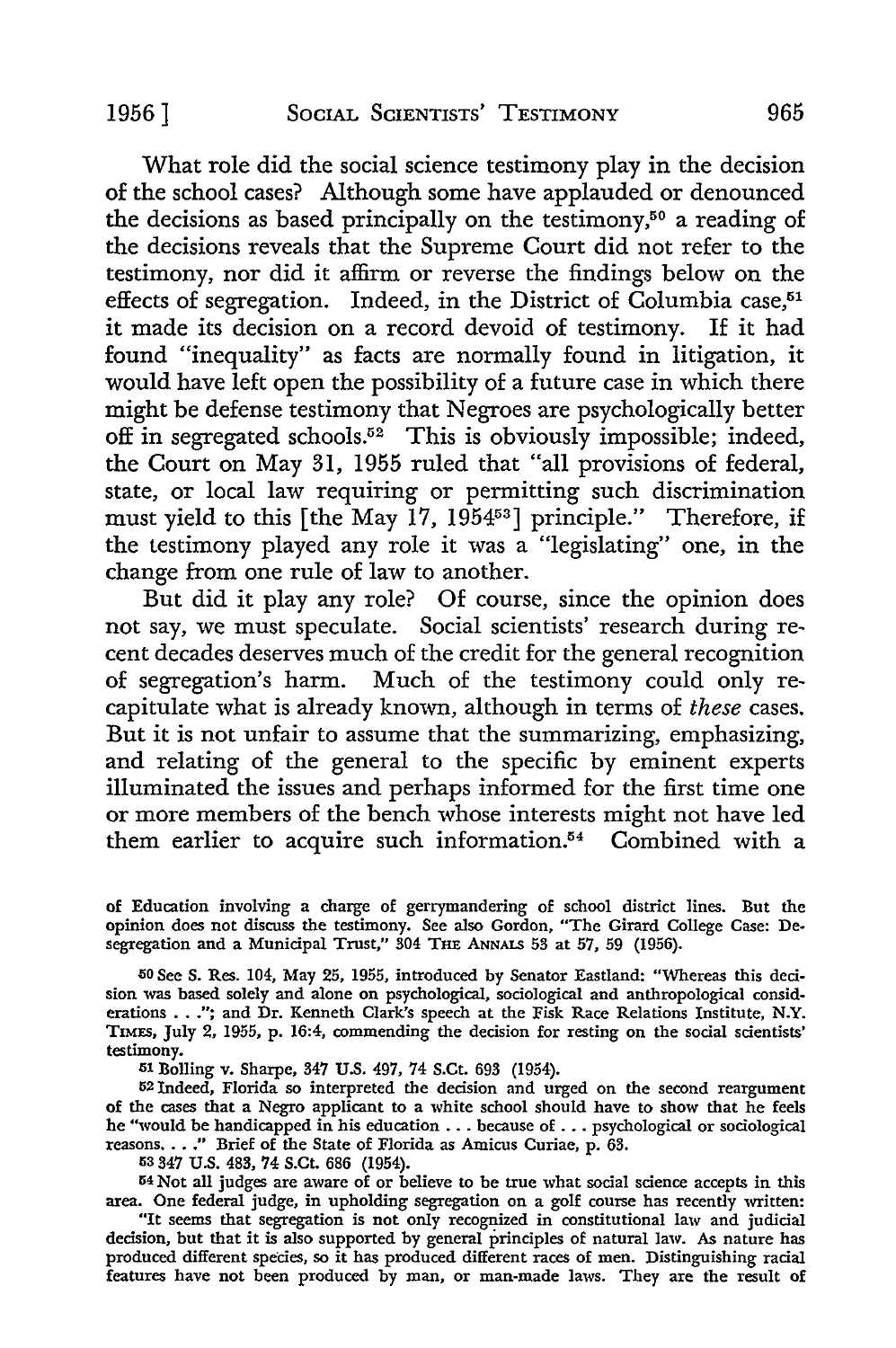number of other factors the testimony undoubtedly contributed to the final result.66

This leads one to speculate about what would happen where social science experts might testify to theories and information from an esoteric. branch of learning, removed from the knowledge and experience of informed persons unacquainted with that field. Much would depend on the posture of the case. If testifying, for example, in support of the constitutionality of legislation, their testimony might suffice to establish the law's reasonableness and hence its constitutionality. If testifying against the constitutionality, as in the school cases, such an isolated thrust would most probably fail.

Justice Frankfurter has indicated from the bench that social scientists can help appellate courts in formulating rules of law:

"Can we not take judicial notice of writing by people who competently deal with these problems? Can I not take judicial notice of Myrdal's book without having him called as a witness? ... How to inform the judicial mind, as you know, is one of the most complicated problems. It is better to have witnesses, but I did not know that we could not read the works of competent writers."56

But how is testimony directed to the problem of formulating law to be introduced? . Might not counsel say, "Your Honor, I realize that this testimony may not properly be used in this case to establish a fact at issue in the pleadings. However, the courts must declare a rule of law in this case, and in so doing must consider certain facts about the society in which we live. Materials bearing on these facts are often presented in the briefs, or obtained from other sources, but I would like the courts to have the benefit

processes of evolution and it seems natural and customary for different species and different races to recognize and prefer as intimate associates their own kind. Nature has produced white birds, black birds, blue birds, and red birds, and they do not roost on the same limb or use the same nest. Such recognition and preference of their own kind prevails among other animals. It prevails also among all people, among the yellow, black and red skinned races." Hayes v. Crutcher, (D.C. Tenn. 1952) 108 F. Supp. 582 at 585.

Justice Terrell of the Supreme Court of Florida, in Florida ex rel. Hawkins v. Board of Control, (Fla. 1955) 83 S. (2d) 20, has recently written an opinion in almost identical terms, except that it refers to different animals.

55 See HILL AND GREENBERG, CITIZENS GUIDE TO DESEGREGATION 117-118 (1955), summarizing the forces which contributed to the final result. These include the precedents, the history, the mores, and current concepts of welfare and justice.

66 Justice Frankfurter, from the bench, during the first reargument of the school segregation cases. Transcript of Argument, Briggs v. Elliott, No. 102 in the United States Supreme Court, October term, 1952, pp. 58-59.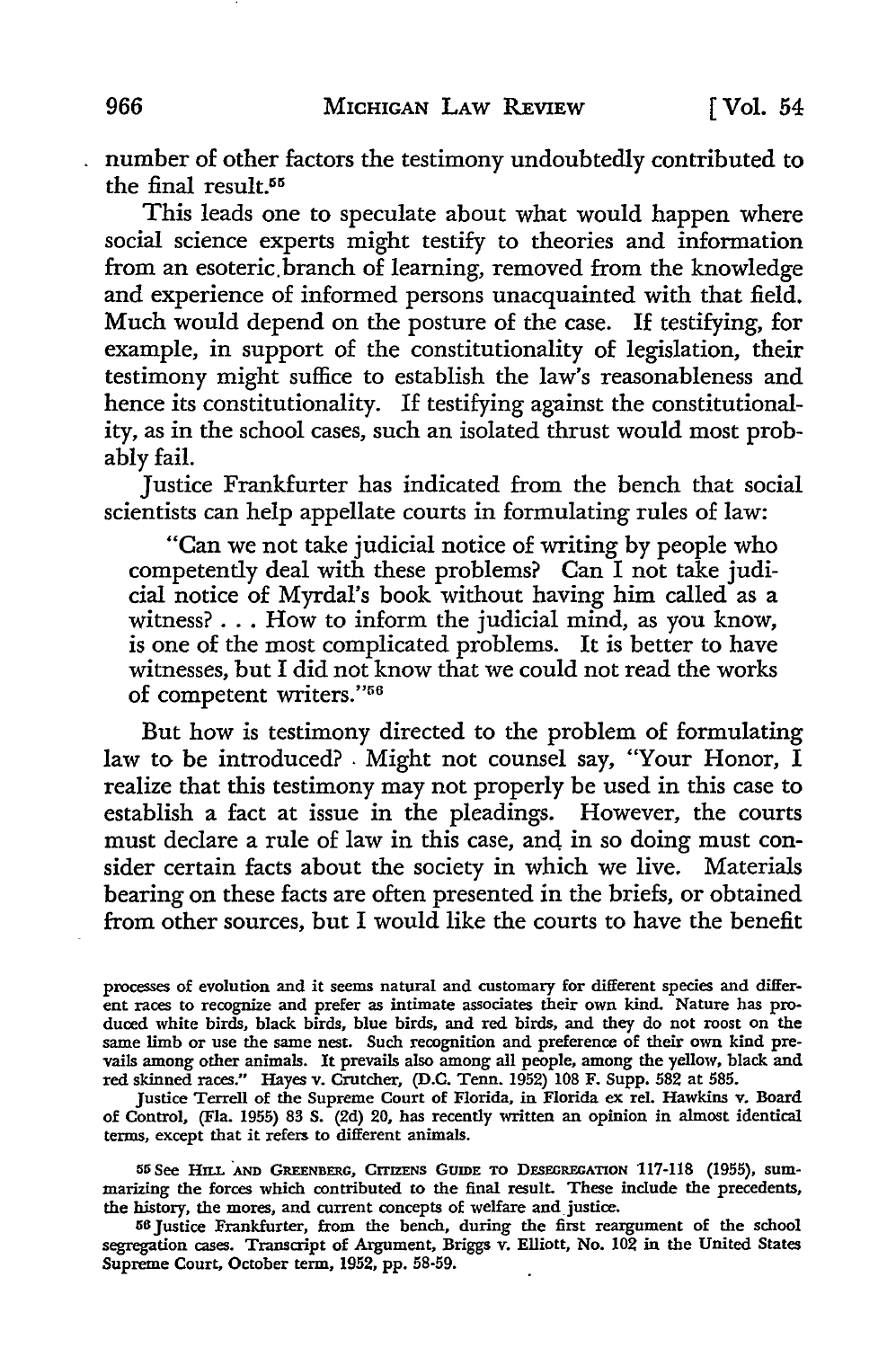of the testimony of experts on these questions, who will be available for questioning by my opponent and the bench." This would not be unlike what happens before a legislative committee prior to the legislative decision upon a rule of law. It should be helpful also when the courts legislate in their unique way. At least one federal judge might be receptive to the idea. Judge Wyzanski has written:

" . . . Thus the focus of the inquiry becomes not what judgment is permissible, but what judgment is sound. And here it seems to me that the judge, before deriving any conclusions from any such extrajudicial document or information, should lay it before the parties for their criticism.

"How this criticism should be offered is itself a problem not free from difficulty. In some situations, the better course may be to submit the material for examination, cross-examination and rebuttal evidence. In others, where expert criticism has primarily an argumentative character, it can be received better from the counsel table and from briefs than from the witness box. The important point is that before a judge acts upon a consideration of any kind, he ought to give the parties a chance to meet it. This opportunity is owed as a matter of fairness and also to prevent egregious error. As Professor Lon Fuller has observed, the 'moral force of a judgment is at maximum if a judge decides solely on the basis of arguments presented to him. Because if he goes beyond these he will lack guidance and may not understand interests that are affected by a decision outside the framework.' "<sup>57</sup>

There is some indication that other judges may take this view.<sup>58</sup>

Apart from admissibility, there is the problem of weight. Social science often deals with emotional and controversial areas of life. Often it may be difficult for the court, and for the social scientists, to separate uncertain controversy from positive fact finding. Justice Frankfurter indicated judicial concern over the uncertainty of such evidence during oral argument in the school cases. He said, "I do not mean that I disrespect it. I simply know its character. It can be a very different thing from, as I say, things

<sup>57</sup> WYZANSKI, A TRIAL JUDGE'S FREEDOM AND RESPONSIBILITY 18-19 (1952). In the school segregation cases the question of admissibility was not clearly raised. But it appears that the parties and the court assumed that the testimony was offered for a conventional purpose.

<sup>58</sup> See, Borden's Farm Products v. Baldwin, 293 U.S. 194 at 209, 55 S.Ct. 187 (1934); People v. Larsen, 5 N.Y.S. (2d) 55 at 56 (1938); Parmelee v. United States, (D.C. Cir. 1940) 113 F. (2d) 729' at 737.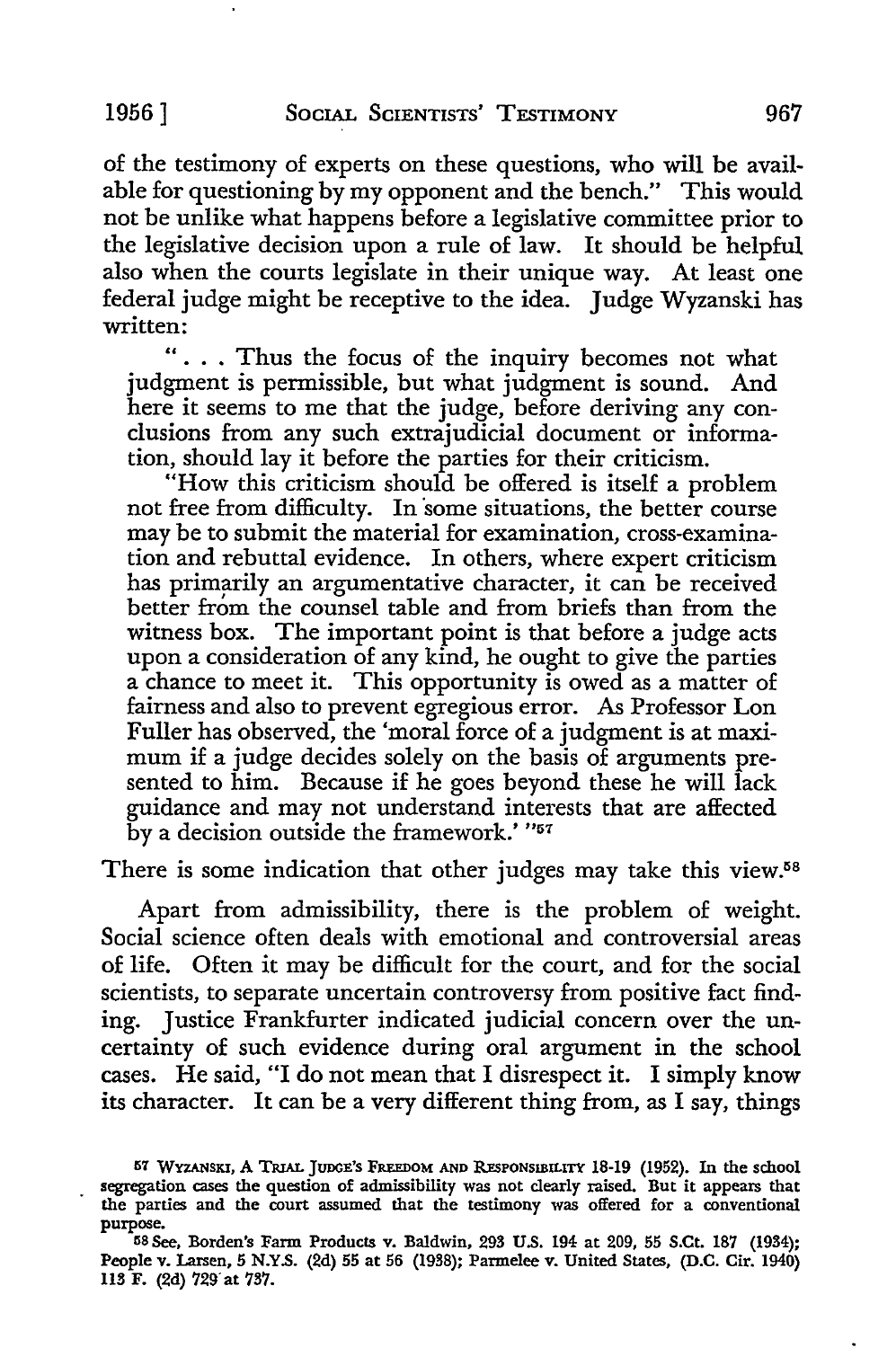that are weighed and measured and are fungible. We are dealing here with very subtle things, very subtle testimony."<sup>59</sup> This uncertainty is compounded by distrust of experts in general, indicated in the *Isenstadt* case: they are frequently in conflict, often argumentative, and expensive. Besides all this, most judges come from a generation less versed in, and less sympathetic to, the newer scientific disciplines than the younger lawyers. Interestingly, when social scientists' conclusions have been accepted, as we noted, some courts have written that they appeared correct apart from the evidence.

In recent articles, Professor Edmond Cahn has criticized the testimony of the social scientists in the school segregation cases.<sup>60</sup> He notes first that there is an unfortunate impression that the decision was based solely upon their testimony. He writes that counsel for the plaintiffs were wise in using everything available to make their cases, but that the testimony was not necessary because "for at least twenty years, hardly any cultivated person has questioned that segregation is cruel to Negro school children."61 Beyond this, he severely criticizes some of the testimony itself, holding it non-scientific and self-contradictory. He believes that footnote 11 of the Court's opinion, citing social scientific writings,<sup>62</sup> was in the nature of a consolation prize to the social science witnesses for not having mentioned their testimony. He is concerned that social science will suffer from participation in litigation: "At present, it is still possible for the social psychologist to 'hoodwink a judge who is not overwise' without intending to do so; but successes of this kind are too costly for science to desire them."63 And he is concerned for the law: "Recognizing as we do how sagacious Mr. Justice Holmes was to insist that the Constitution be not tied to the wheels of any economic system whatsoever, we ought to keep it similarly uncommitted in relation to the other social sciences."<sup>64</sup> But, it may be that he is more cordial than indi-

62 Brown v. Board of Education, 347 U.S. 483 at 494, 74 S.Ct. 686 (1954).

63 Cahn, "Jurisprudence,'' 30 N.Y. UNIV. L. REv. 150 at 166 (1955). 64 Id. at 167.

<sup>59</sup> Transcript of Argument, Gebhart v. Belton, No. 448 in the Supreme Court of the United States, October term, 1952, p. 69.

<sup>60</sup> Cahn, "Jurisprudence," in 1954 Annual Survey of American Law, 30 N.Y. UNiv. L. R.Ev. 150 (1955); "Jurisprudence" in 1955 Annual Survey of American Law, 31 N.Y. UNIV. L. REv. 182 (1956). See also Frank, "The Lawyer's Role in Modern Society: A Round Table,'' 4 J. PuB. L. 1 at 8 (1955).

<sup>61 30</sup> N.Y. UNIV. L. REV. 150 at 159. What does "cultivated" mean? See the opinion in Hayes v. Crutcher, quoted in note 54 supra, and Florida ex rel. Hawkins v. Board of Control, (Fla. 1955) 83 S. (2d) 20. These examples are not isolated.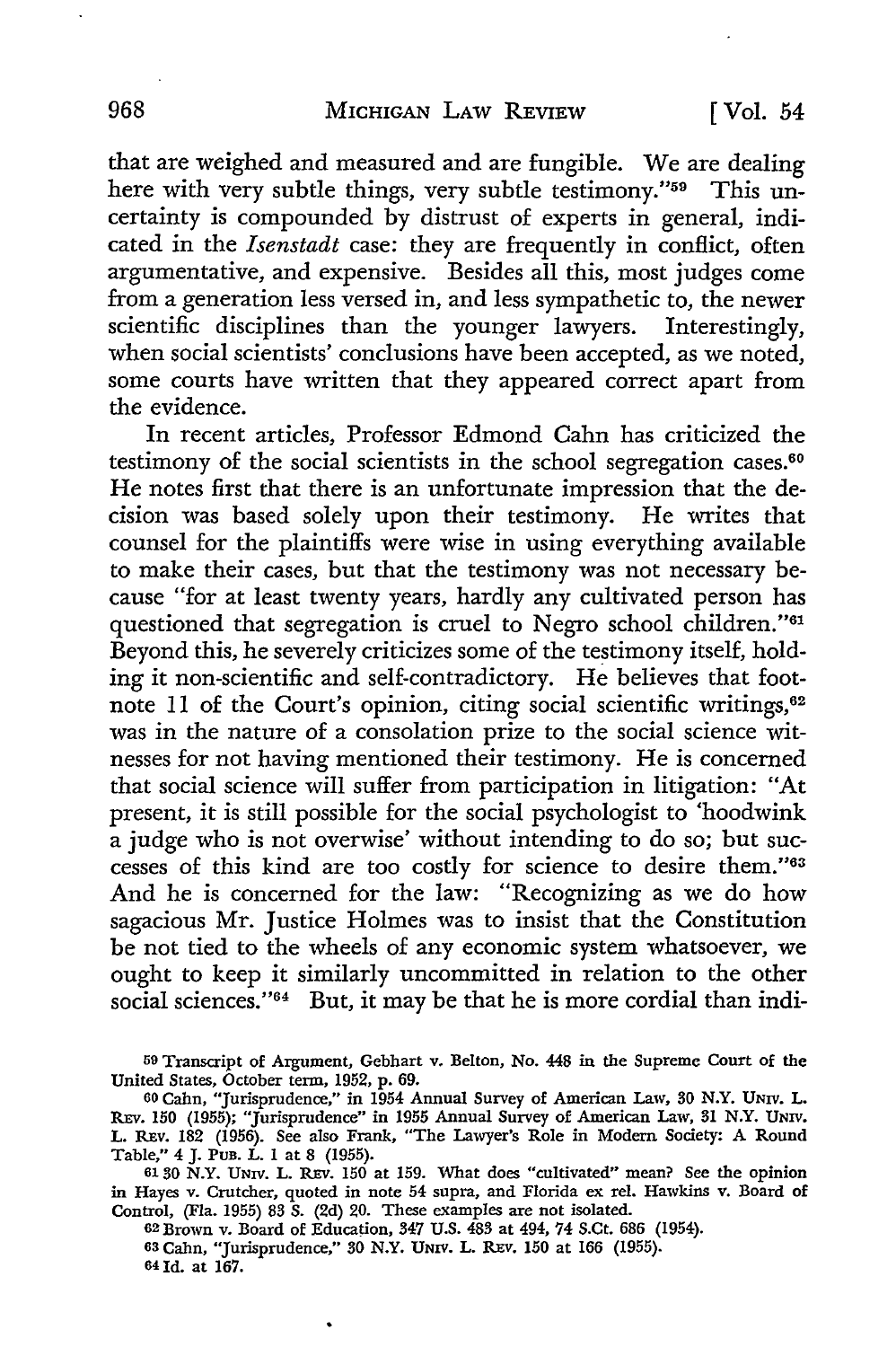cated above, for he characterizes his attitude as follows: "All in all, the attitude I favored toward social psychology would express receptivity seasoned with critical judgment."<sup>65</sup>

Of course, he is correct, as noted earlier, in concluding that the decisions did not rest upon the testimony of the social scientists. A great many factors contributed to the decision,<sup>66</sup> not the least important of which, as Professor Cahn writes, was the general knowledge "that segregation is cruel to Negro children." But much credit for this general awareness is due to the work of social scientists during recent decades. In the school cases may not the awareness have been fortified, or (there are *nine* justices) in some cases instilled by the testimony of experts in the field? As to trustworthiness, the testimony was subjected to cross-examination and rebuttal by very capable defense counsel who, after the trial of the first school case, could not have been surprised. And even experts for the defense conceded it to be essentially correct. This is not to say that it had the precision of the physical sciences; it did not. Perhaps even, in time, some of the evidence upon which the testimony was based will, as happens in all sciences, be shown to have been wrong or insufficient. But it told us a very great deal about what is known of segregation's harm. True, the Constitution should not be wedded to any social science any more than to a school of economics. On the other hand, constitutional interpretation should consider all relevant knowledge. The Constitution turned on a moral judgment; but moral judgments are generated by awareness of facts. Professor Cahn's objections are, of course, of less force when applied to social science testimony in cases like the trademark cases where no constitutional questions are involved.

Despite all the problems discussed above, there has been an increase in the use of this kind of testimony. Lawyers turn to the sources that are available to support their clients' contentions, and they are beginning to believe that social science can state some conclusions with a good degree of persuasiveness. This confidence has probably been enhanced by the undergraduate training in modern social science of at least the more recent law school graduate. But primarily, the increase has been caused by the growing number of lawsuits involving public law issues. More and more lawyers must produce facts bearing on issues that concern the public: they must establish what the public thinks, or how it will